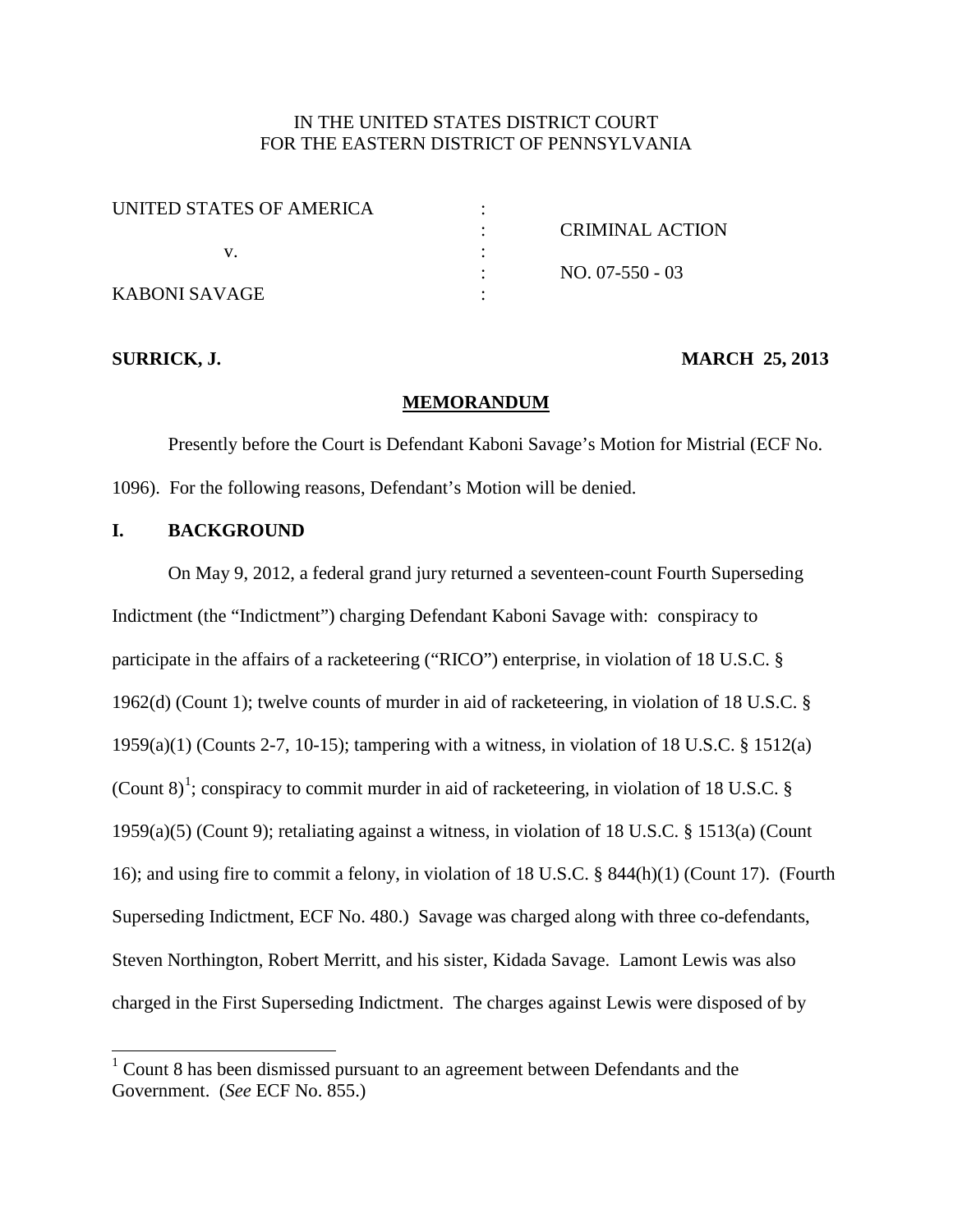guilty plea on April 21, 2011. On March 14, 2011, the Government filed a notice of intent to seek the death penalty against Kaboni Savage, Merritt, and Northington. (ECF Nos. 196, 197, 198.) The Government does not seek the death penalty against Kidada Savage.

On February 1, 2013, we filed a Memorandum and Order granting the Government's motion *in limine* to admit lay opinion testimony pursuant to Rules 104 and 701 of the Federal Rules of Evidence. [1](#page-1-0) (*See* Lay Opinion Mem., ECF No. 1018; Lay Opinion Order, ECF No. 1019.) The Government requested that it be permitted to elicit the lay opinion and perceptions of FBI Special Agent Kevin Lewis. (*See* ECF No. 755.) In our Lay Opinion Memorandum, we provided the parameters by which Agent Lewis would be permitted to testify at trial concerning his opinion and interpretation of recorded conversations:

According to the Government, Special Agent Lewis's interpretive testimony about the context and unclear language used in the recordings to be admitted into evidence at trial will be based upon his experience as the case agent investigating the KSO rather than his experience as a law enforcement official in general. At trial, Defendants will be able to both cross-examine Special Agent Lewis about his opinions and their bases and to introduce witnesses who may provide alternate interpretations of the terms in dispute. The jury will then be free to credit either interpretation. While there are risks in having a case agent provide lay opinion testimony, such risks are mitigated by vigorous policing of the Government's questioning, to ensure Special Agent Lewis does not testify about clear statements or provide speculative opinions outside the realm of his rational perception. Special Agent Lewis will be permitted to testify about his impressions of recorded conversations and to interpret the meaning of words used in conversation; he will not be permitted to summarize the conversations or to testify about commonly used terms.

(Lay Opinion Mem. 12 (internal citations omitted).)

Trial commenced on February 4, 2013, and is expected to last many months. During its

case in chief, the Government called Special Agent Lewis as a witness. Special Agent Lewis has

<span id="page-1-0"></span> $1$  Rule 701 provides requirements for lay witness opinion testimony. A lay witness may offer an opinion so long as it is "(a) rationally based on the witness's perception; (b) helpful to clearly understanding the witness's testimony or to determining a fact in issue; and (c) not based on scientific, technical, or other specialized knowledge with the scope of Rule 702." Fed. R. Evid. 701.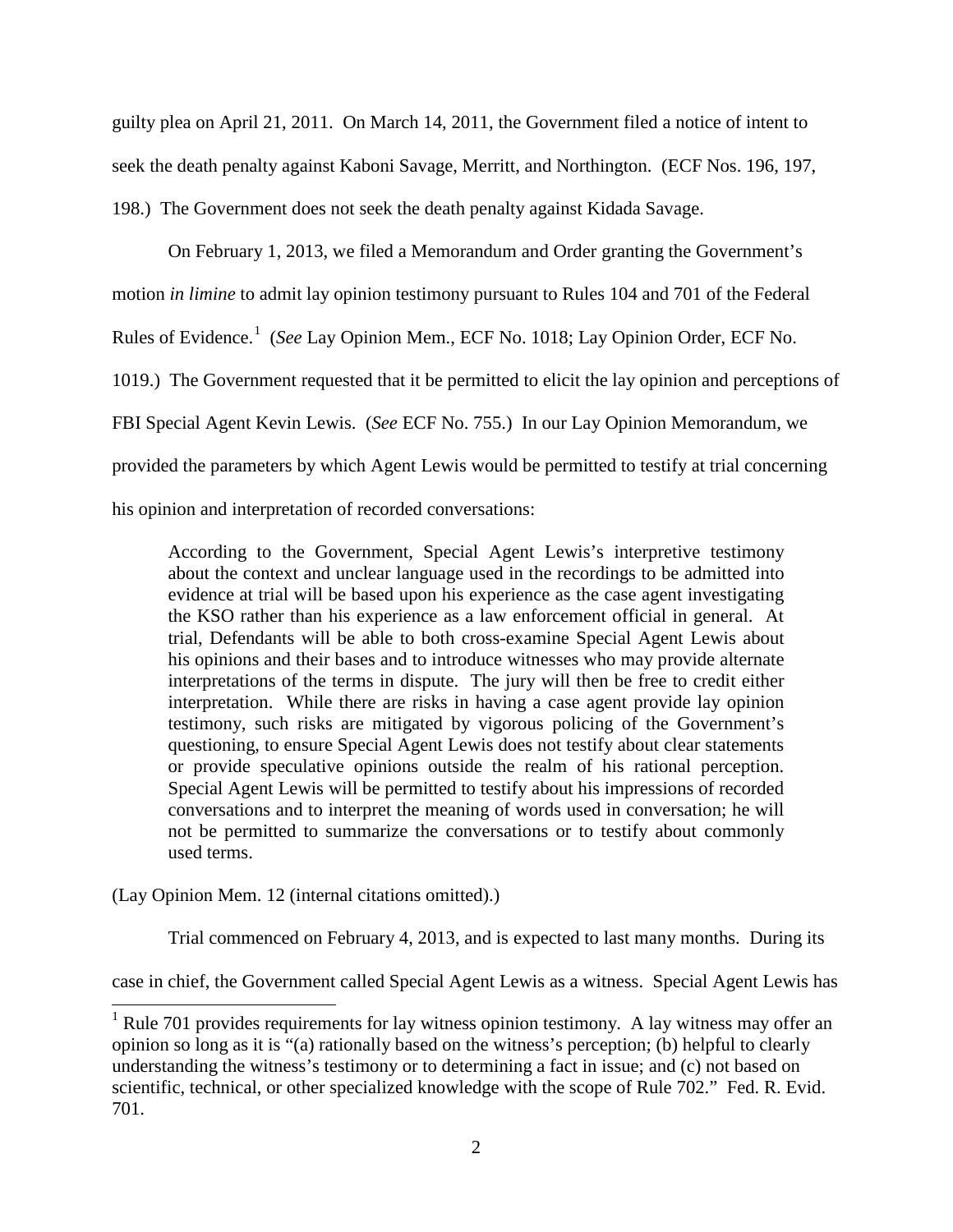been the lead investigator and case agent, investigating the Kaboni Savage Organization ("KSO") for over thirteen years. (*See* June 11, 2012 Hr'g Tr. 10 (on file with Court).) He prepared the affidavits for all seven of the Title III wiretaps, which permitted the interception of communications in this case. (*Id*. at 11, 17.) During his investigation, Special Agent Lewis interviewed numerous confidential informants and Government co-conspirators and conducted physical surveillance. (*Id*. at 40-41, 59, 64.) Lewis testified on February 21 and 22, 2013 about certain recorded wiretap conversations that were obtained as a result of the Title III wiretap orders. Defendants raised objections to the testimony provided by Lewis, both on direct and cross examination.

On February 22, 2013, Defendant filed the instant Motion. (Def.'s Mot., ECF No. 1096.) The Government filed a Response in opposition to the Motion on February 24, 2013. (Gov't's Resp., ECF No. 1099.)

#### **II. DISCUSSION**

#### **A. The Parties' Contentions**

Defendant requests that the Court declare a mistrial as a result of testimony provided by Special Agent Lewis on direct and cross examination. (Def.'s Mot. 1.) Defendant's objections fall into two categories. The first category relates to lay opinion testimony provided by Special Agent Lewis. Defendant argues that Special Agent Lewis's testimony exceeded the boundaries established by Rule 701 and by the Court's Lay Testimony Order, and that "the effect of [his] pronounced and persistent remarks created substantial prejudice which misled the jury." (*Id*. at 1, 2.) The second category of objections relates to responses Special Agent Lewis provided to defense counsel on cross examination. Defendant contends that Special Agent Lewis injected non-responsive and prejudicial answers to questions, and that the "cumulative effect of [his]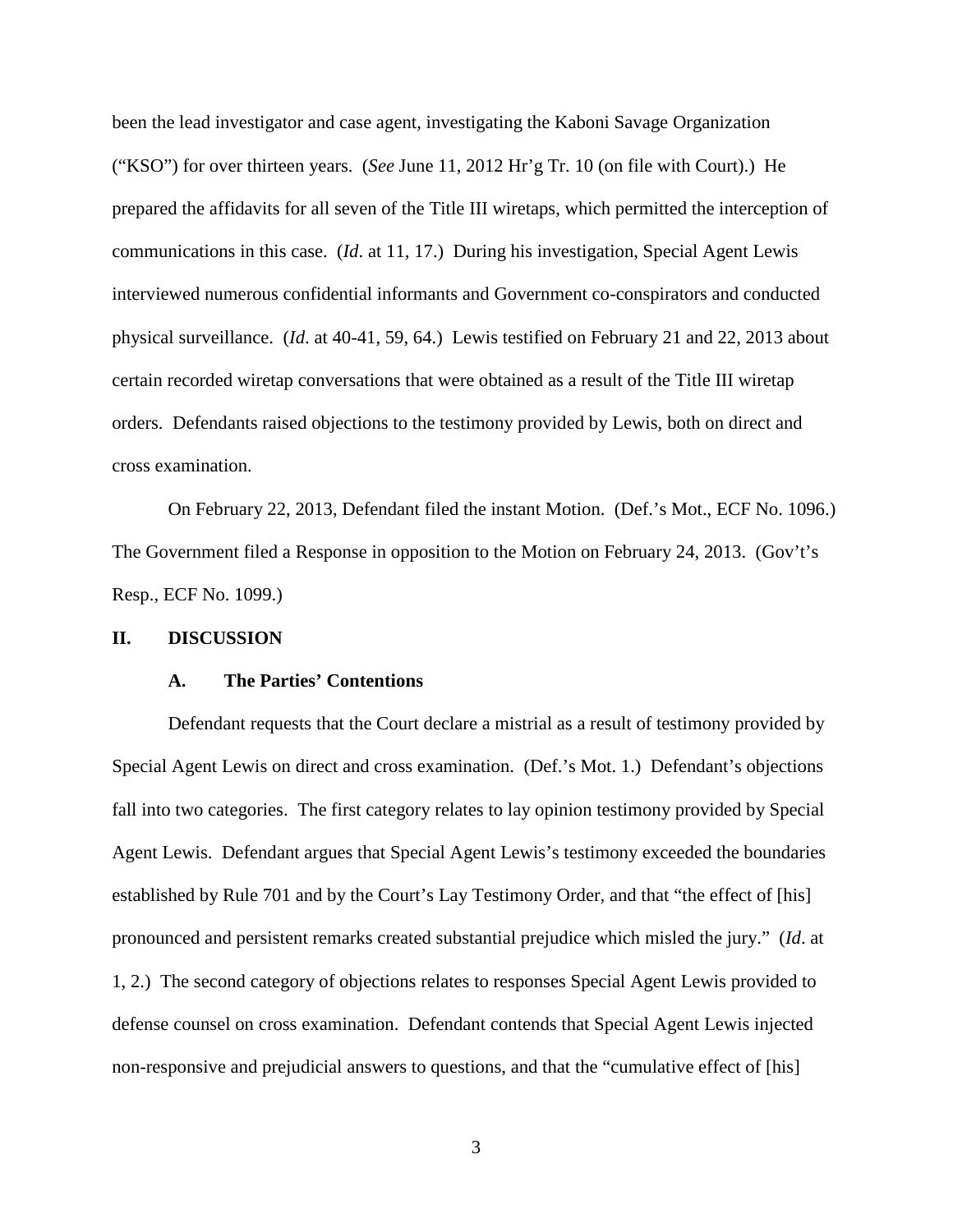persistent and pronounced testimony created substantial prejudice which likely misled the jury and was not the subject of any curative action." (*Id*. at 2.)

The Government responds generally that Defendant's request for a mistrial is specious. (Gov't's Resp. 1.) Specifically, the Government contends that Special Agent Lewis's testimony was proper and within the bounds of Rule 701 and the Court's Lay Opinion Order. (*Id*.) With regard to the allegation that Special Agent Lewis provided non-responsive and prejudicial responses to questions, the Government argues that the opposite actually occurred: that his answers to questions on cross examination were directly responsive to the questions posed to him. *(Id.* at 2-4.) The Government asserts that it is defense counsel's strategy to suggest, through the examination of Special Agent Lewis and other witnesses, that certain Government cooperators were immunized from the prosecution for violent crimes. The Government contends that it is this trial tactic, which is fraught with peril, that has caused Special Agent Lewis to provide responses on cross examination that were not intended by defense counsel.

#### **B. Legal Standard**

The District Court has the power to declare a mistrial prior to the conclusion of the presentation of evidence. *United States v. Wecht*, No. 06-26, 2008 U.S. Dist. LEXIS 34957, at \*20 (W.D. Pa. Apr. 29, 2008) (citing *United States v. Scott*, 437 U.S. 82, 92 (1978)). A mistrial may be a proper remedy when remarks are made during trial that prejudiced the defendant. *United States v. Riley*, 621 F.3d 312, 336 (3d Cir. 2010). However, "[e]ven when improper remarks are made during trial, mistrial is not warranted when those remarks are harmless." *United States v. Greenstein*, 322 F. App'x 259, 265 (3d Cir. 2009) (citing *United States v. Zehrbach*, 47 F.3d 1252, 1265 (3d Cir. 1995)). In determining whether remarks made by a witness during trial prejudiced the defendant, the following three factors are considered: "(1)

4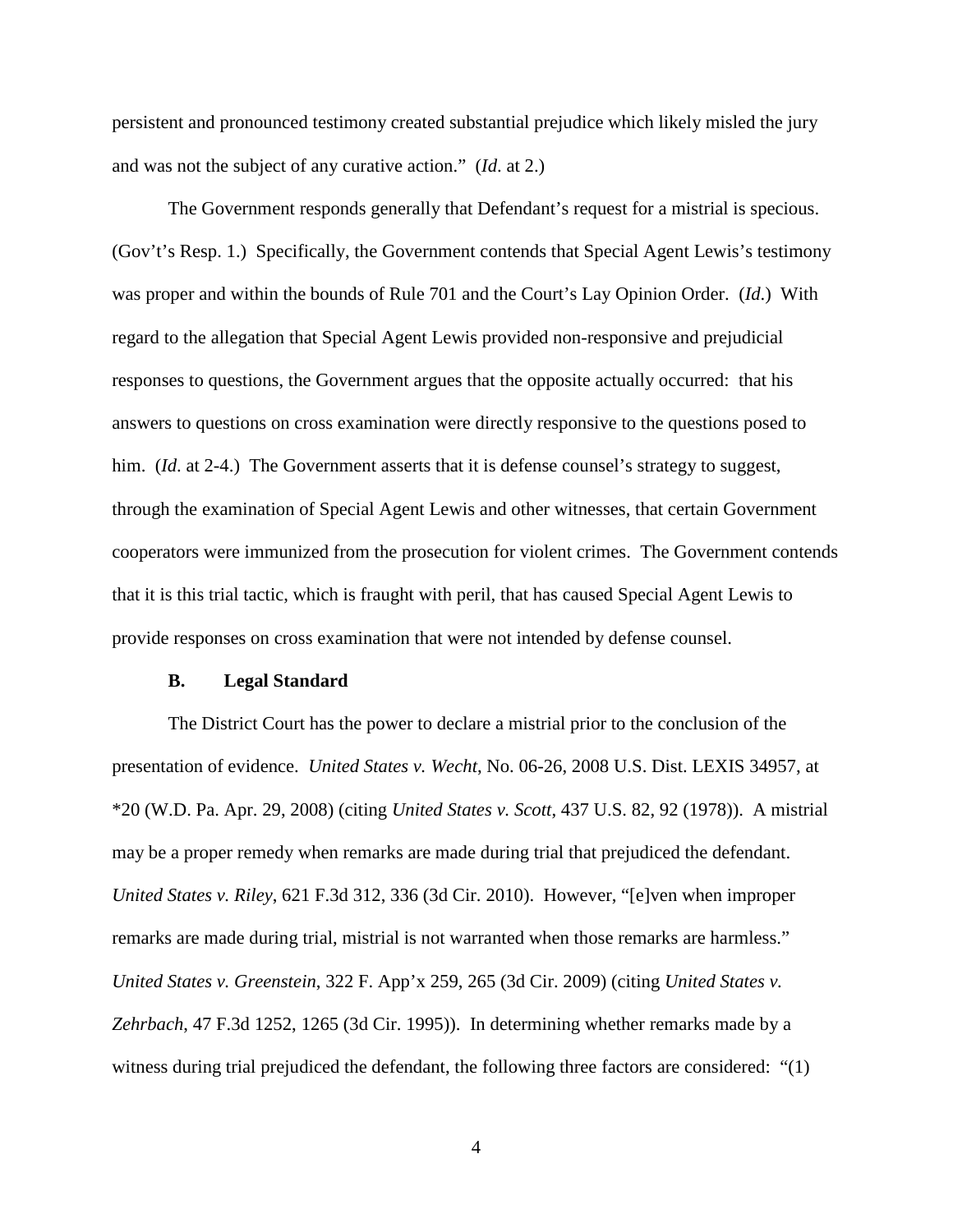whether [the witness's] remarks were pronounced and persistent, creating a likelihood they would mislead and prejudice the jury; (2) the strength of the other evidence; and (3) curative action taken by the district court." *Riley*, 631 F.3d at 336 (quoting *United States v. Lore*, 430 F.3d 190, 207 (3d Cir. 2005)).

#### **C. A Mistrial is Not Warranted**

## *1. Objections Based on the Scope of Special Agent Lewis's Testimony under Rule 701*

Under Federal Rule of Evidence 701, a lay witness may provide opinion testimony if it is "(a) rationally based on the witness's perception, (b) helpful to clearly understanding the witness's testimony or determining a fact in issue; and (c) not based on scientific, technical, or other specialized knowledge within the scope of Rule 702." Fed. R. Evid. 701; *see also United States v. Polishan*, 336 F.3d 234, 242 (3d Cir. 2003). A lay witness is permitted to testify about their understanding of "code like" conversations if it will assist the fact finder in understanding the testimony of the witness on the stand. *See United States v. O'Grady*, 280 F. App'x 124, 130 (3d Cir. 2008) (citing *United States v. De Peri*, 778 F.2d 963, 977-78 (3d Cir. 1985)). In our Lay Opinion Memorandum, we determined that Special Agent Lewis would be "permitted to testify about his impressions of recorded conversations and to interpret the meaning of words used in conversation" but that he would "not be permitted to summarize the conversations or to testify about commonly used terms." (Lay Opinion Mem. 12.)

Defendant does not provide any examples to support his argument. He baldly asserts that Special Agent Lewis offered improper lay opinion testimony, including interpretations of recordings that exceeded the bounds of the Government's proffer. Our review of the trial transcripts from February 21 and 22, 2013, reveals that the lay opinion testimony provided by Special Agent Lewis does not warrant a mistrial. Based upon the limited number of objections

5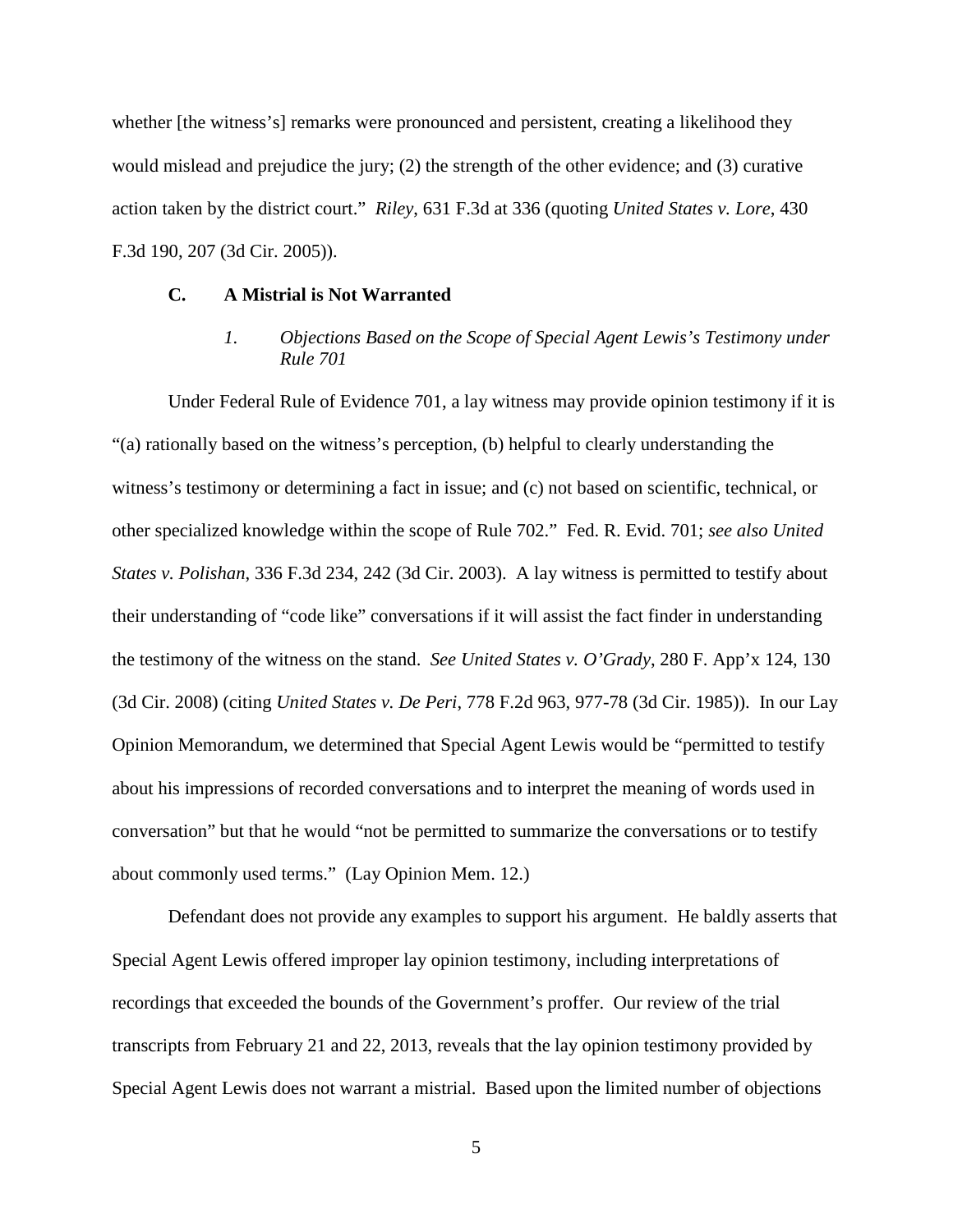raised by defense counsel to the scope of Special Agent Lewis's testimony, Special Agent Lewis's remarks were not persistent and did not create any likelihood of misleading the jury.<sup>[2](#page-5-0)</sup> Moreover, the Government has presented other compelling evidence in support of the charges against Defendant.

In addition, the Court has actively policed the examination of Special Agent Lewis, and has sustained defense counsel's objections when the questions posed could potentially elicit opinion testimony that exceeds the scope of Rule 701. (*See, e.g.*, Feb. 21 Trial Tr. 45 (sustaining objection when Special Agent Lewis was asked to discern the individual referenced in the recorded conversation); 46-47 (sustaining objection when Special Agent Lewis was asked to interpret conversation and determine the individuals referred to by the speakers); 49-50 (sustaining objection to question posed to Special Agent Lewis regarding whether he knew the specific attorney being referenced in the recorded conversation).) In addition, we cautioned counsel for the Government during the trial about its examination of Special Agent Lewis:

Now, with regard to Agent Lewis, however, the transcripts that are clear and need no interpretation, there is no necessity to ask him what they mean, and I have sustained several objections in that regard and I caution you that its unnecessary to ask him what something means if the jury can listen to it and read it and know exactly what is going on, okay.

(Feb. 21 Trial Tr. 54.) Whenever the examination of Special Agent Lewis suggested a possibility that his testimony would exceed the boundaries of Rule 701 or our Lay Opinion Order, we intervened. Accordingly, no prejudice resulted from the testimony of Special Agent Lewis. *See De Peri*, 778 F.2d at 978 (finding that lay opinion testimony about recorded conversations was proper where the district court "vigorously policed the government's

<span id="page-5-0"></span><sup>&</sup>lt;sup>2</sup> Defendant cites three examples of when defense counsel lodged objections to the scope of Special Agent Lewis's testimony.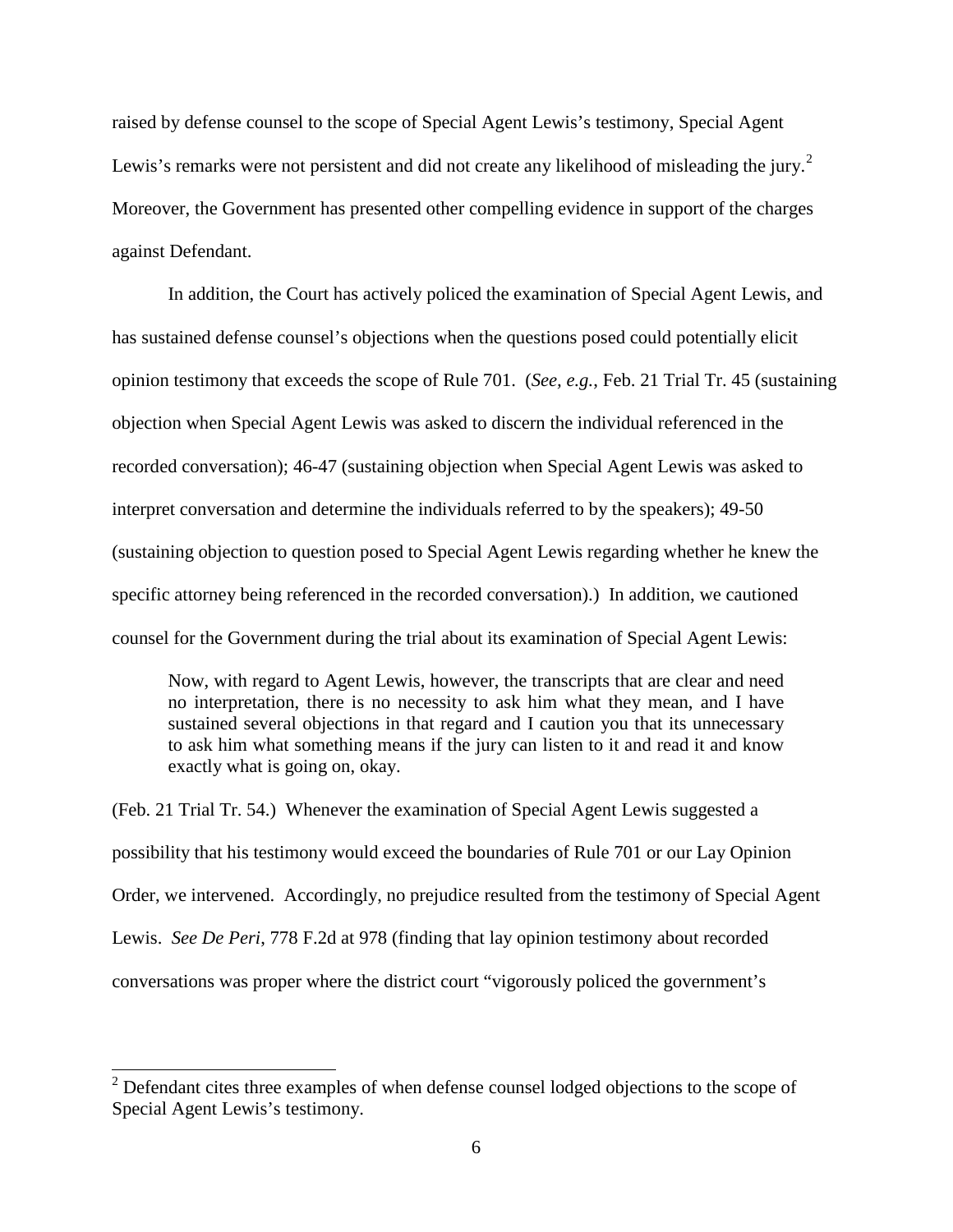examination of the witness to ensure that he was not asked to interpret relatively clear

statements").

## *2. Objection Based on Non-Responsive and Prejudicial Answers by Special Agent Lewis on Cross Examination*

Defendant also argues that on cross examination, Special Agent Lewis volunteered

answers that were prejudicial and non-responsive to the questions he was asked. Defendant

included the following examples:

- Q. Well, if someone is trying to kill a rival drug dealer to prevent that rival drug dealer from selling drugs in a particular territory, that murder becomes part of their conspiracy, does it not?
- A. Again, as with this case, that could eventually become a part of federal racketeering conspiracy, yes.

(Def.'s Mot. 3 & Ex. D; *see also* Feb. 7, 2013 Trial Tr. 96 (on file with Court).)

- Q. Keanon Tucker happened to be a very close associate of Paul Daniels, didn't he?
- A. Also your client.

[Defense counsel]: Well, I move to strike as non-responsive and ask the Court to admonish the witness to please answer the question that is asked.

(Def.'s Mot. 3 & Ex. E; *see also* Feb. 7 Trial Tr. 99.)

- Q. For everybody's edification, he is on house arrest at that point, the day of the shooting?
- A. The day of the shooting he was on house arrest and was supposed to be working.

(Def.'s Mot. 3 & Ex. F; *see also* Feb. 7 Trial Tr. 149.)

- Q. All right, He didn't get along with Dawud Bey based on what you've been told, right?
- A. No, not necessarily. I mean, Dawud Bey was at Mr. Savage's house regularly. Coleman was a regular at this house, also. I didn't know that they didn't get along. I mean, I don't know that they didn't get along. I know there was one time where Bubby had warned Eugene Coleman and maybe somebody else about dealing with Dawud Bey.
- Q. Right? That Dawud Bey should be dealt with, right?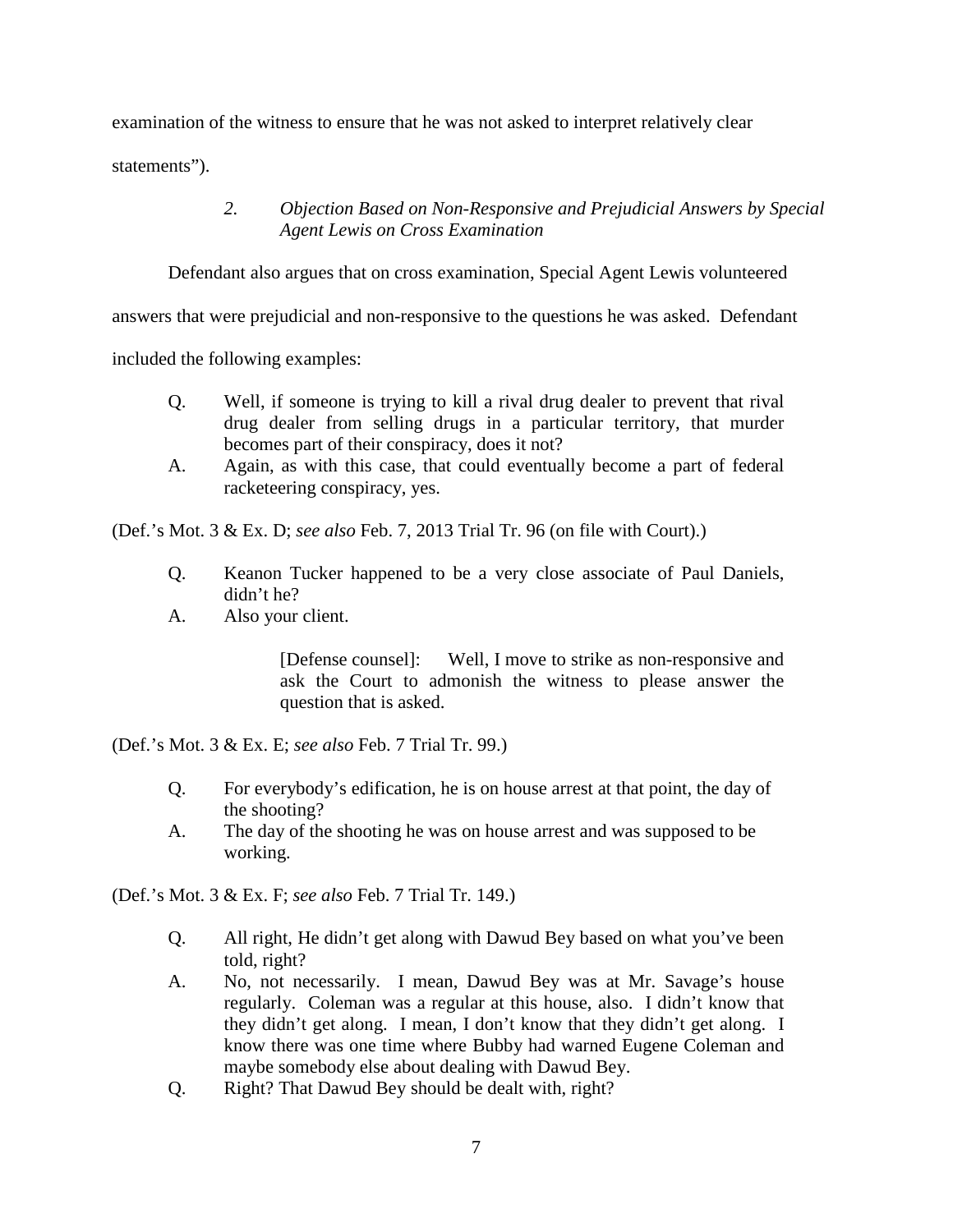- A. He warned him against dealing with him.
- Q. Dangerous guy, right?
- A. Among other dangerous guys, yes.

(Def.'s Mot. 3 & Ex. G; *see also* Feb. 11, 2013 Trial Tr. 125-26 (on file with Court).)

- Q. On March 14 of 2003, according to your investigation, Daren Blackwell was pistol whipped by Kareem Bluntly, right?
- A. Correct...
- Q. This is Exhibit 125. I'm going to reference page 8 and simply ask, agent, if you could – I have highlighted a section at the top, this clipoff, [to] make it easier for you, if you can read that to yourself. Does that refresh your recollection that March 14, 2003 was the day that Kareem Bluntly was pistol-whipped by Daren Blackwell?
- A. It says Kaboni Savage.

(Def.'s Mot. 3-4 & Exs. H, I; *see also* Feb. 21, 2013 Trial Tr. 140-41 (on file with Court).)

The cross examination of Special Agent Lewis has been very aggressive. As a result,

some of Special Agent Lewis's responses may have been more detailed than the question

demanded. However, the responses clearly do not rise to the level of prejudice that would justify

the granting of a mistrial. Defendant's request for a mistrial based upon the testimony of Special

Agent Lewis is frivolous.

### **III. CONCLUSION**

For the foregoing reasons, Defendant Kaboni Savage's Motion for Mistrial will be

denied.

An appropriate Order will follow.

### **BY THE COURT:**

### **/s/** *R. BARCLAY SURRICK, J.*